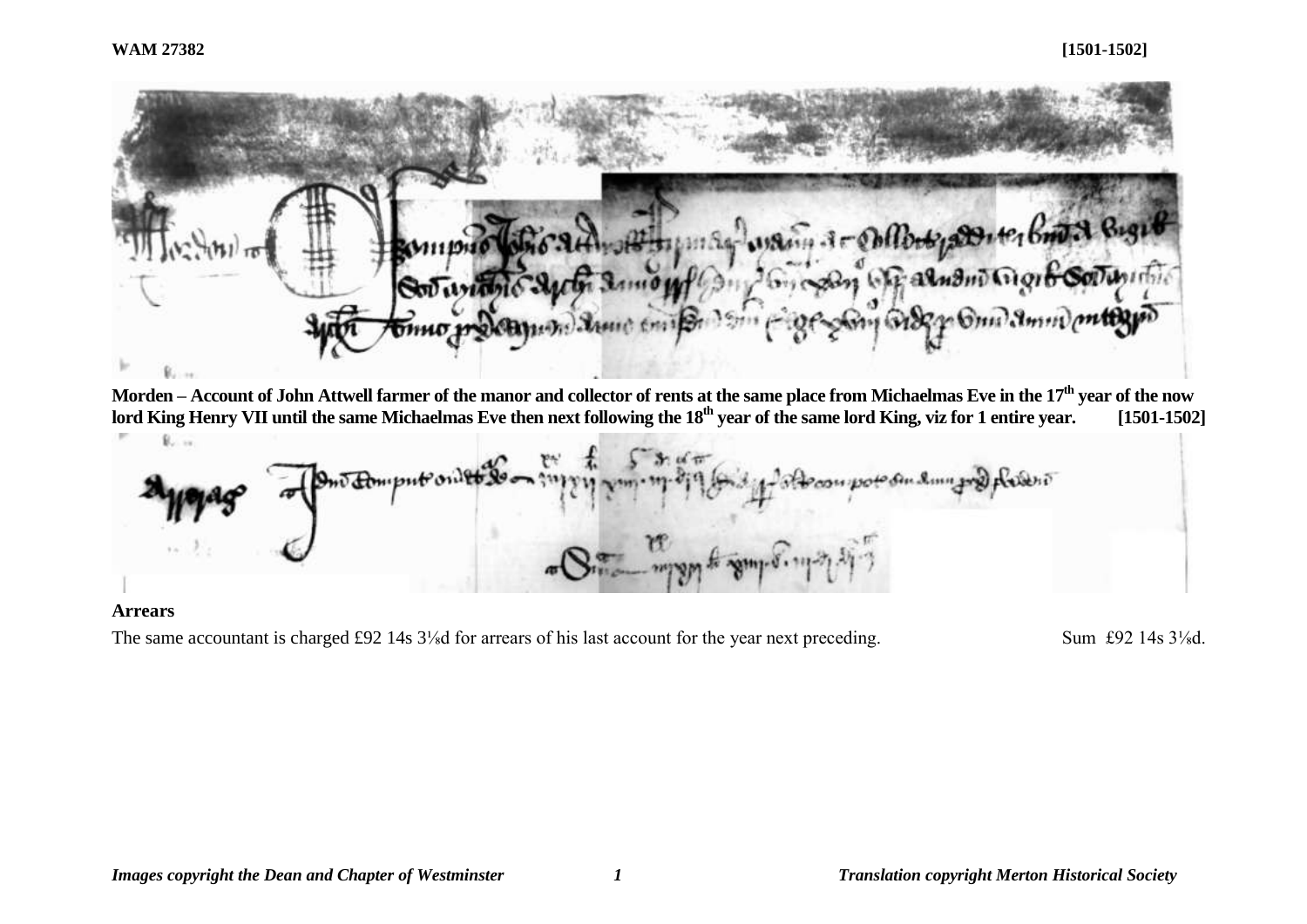So joi tom thum of Augustin 6 21000  $90.04R$  and  $0.03$  and  $0.7$  framed ᠊ᠷ᠋ᢦ  $H$  10no Framo Rabab Sm) فأناثم إستمليت 10 ibino tornino 1991/the I so jo ibm tommo patimit at composition por æ  $16nJ$  gnown  $600$   $mQ$  $\sqrt{S_{m}^{\alpha}-\frac{1}{2}}$ 

# **Rents of assize**

| And for rent at the same place for the Michaelmas term                          | 22s 11d.               |                  |
|---------------------------------------------------------------------------------|------------------------|------------------|
| And from tallage of customary tenants at the same term                          | 5s 0d.                 |                  |
| And for rent at the same place for the Christmas term                           | 18s 0½d.               |                  |
| And for rent at the same place for the Easter term                              | 18s 0½d.               |                  |
| And for rent at the same place for the term of the Nativity of John the Baptist | $18s\ 0\frac{1}{2}d$ . |                  |
| And for a certain rent called medesylver                                        | 2s 1d.                 | Sum £4 4s 1\{2d. |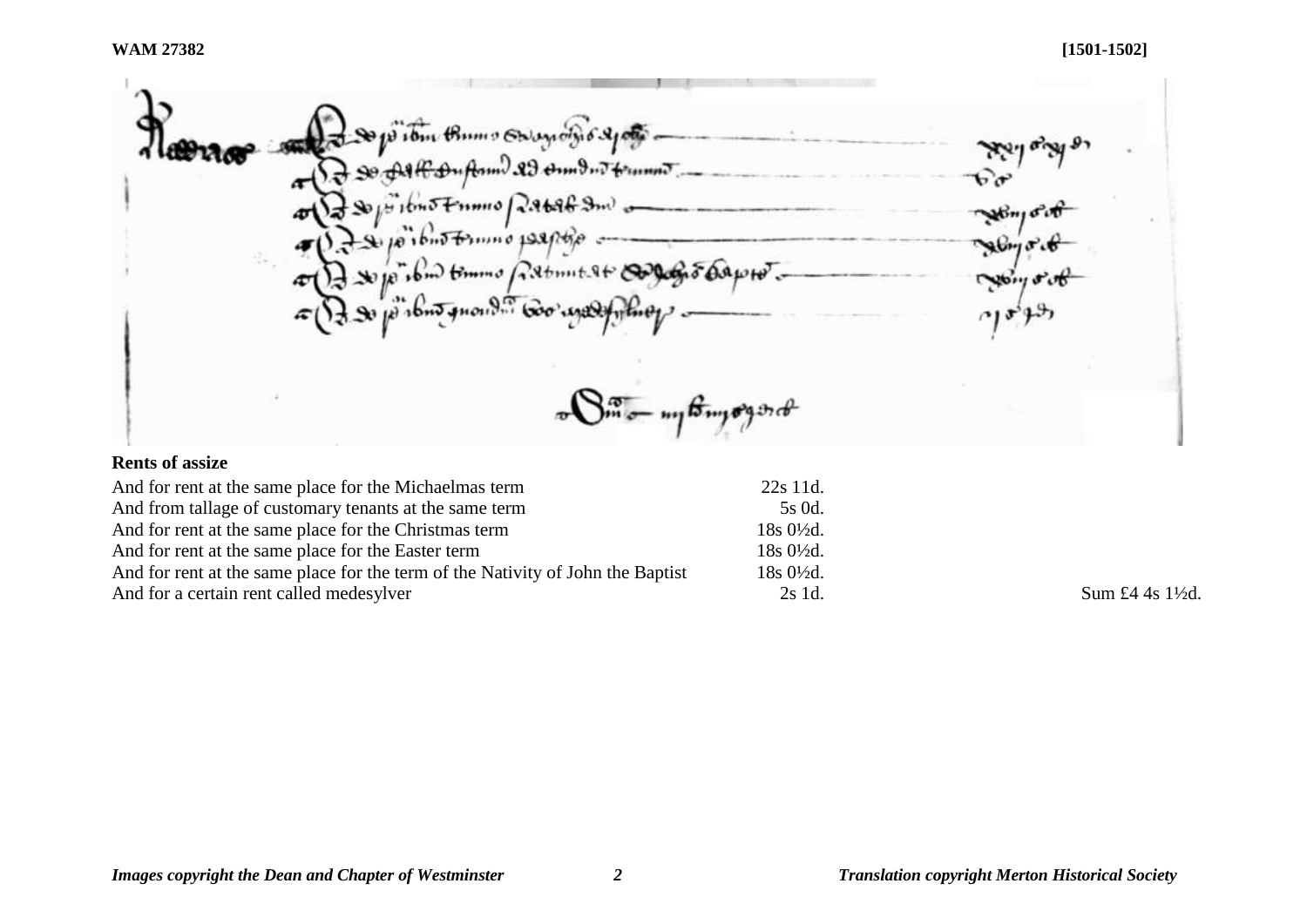# **New rents**

And for new rent of vicar of the same place for a certain parcel of land called Willett' leased to him and his heirs, per year 2d. And <sup>for</sup> new rent of W Thorn per year 1d.

And for 20 acres land formerly J Huberd formerly of J Everard for 12s, leased to R Swane and his heirs per year 10s.

And for 20\* acres land formerly T at Chirch late leased to Alice Fowler for 5s, leased to John Beksewell and his heirs per year 3s 4d.

For 5 acre demesne land at Tracyeslane leased to William Lightfote and his heirs for 8d nothing because part of the demesne farm – nothing.

For rent for 10 acres land formerly J Huberd formerly leased to J Edward for 12s leased to J Speke and his heirs per year 10s.

And for 1 messuage and 1 virgate land formerly Walter att Hegge and Alianor his wife, and his heirs for 5s nothing because part of the demesne farm – nothing

But he answers for new rent of Stephen Holde for 1 cottage with curtilage adjoining containing ½ acre formerly R Collis afterwards Ralph Tailio' leased to the same and his heirs per year 12d. Sum 24s 7d.

l *\* This was originally 10 acres.*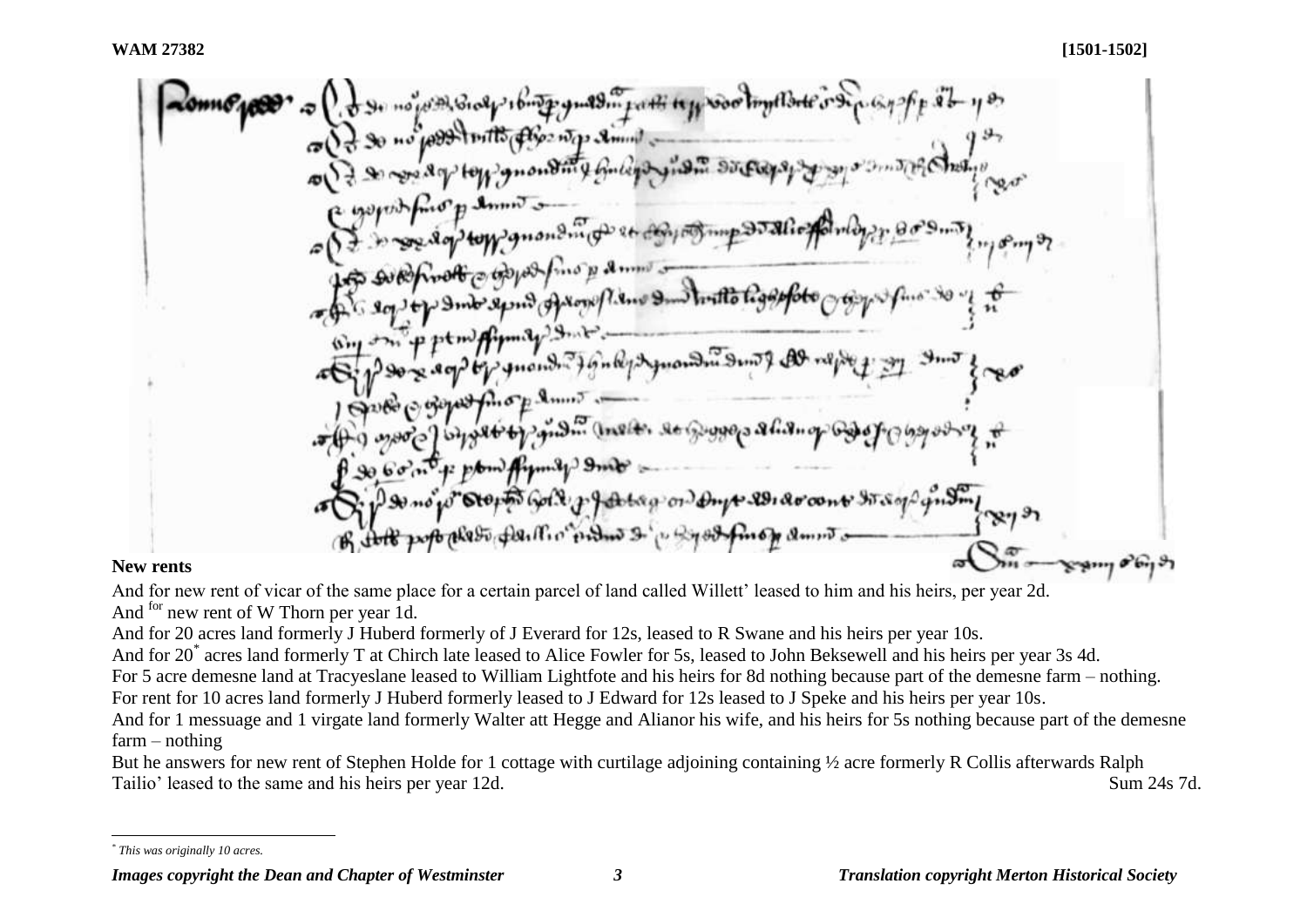## **Farms**

And for 30 acres land and meadow formerly J Marres afterwards John att Chirch, formerly leased for 13s 4d, leased to R Pulton per year10s. And for 20 acres land formerly T Est and 1 tenement and 1/2 virgate<sup>†</sup> land formerly W At Wode late S Lyghtfote, leased to Thomas Bylly per year 12s. And for 20 acres land formerly Goodeson' and 20 acres land formerly Attryth called Jocyes late rented for 14s, leased to R att Hegge per year 10s. And for 10 acres land formerly Alice at Rith leased to the same R per year 5s.

And for 10 acres land formerly Henry Ryth called Rykdons formerly leased for 5s 6d, afterwards for 4s, leased to J Michell 3s.

And for 3 cottages J Flessh and 1 cottage and 1 acre demesne land leased formerly to Thomas Popsent and William Brounen per year 8d. And for 1 toft parcel of the Rectory leased to Simon Lightfote per year 6d.

And for a toft and 20 acres land called Lytkyns late leased for 8s, leased to the same S per year 7s. Sum 48s 2d.

l *† This should be half an acre*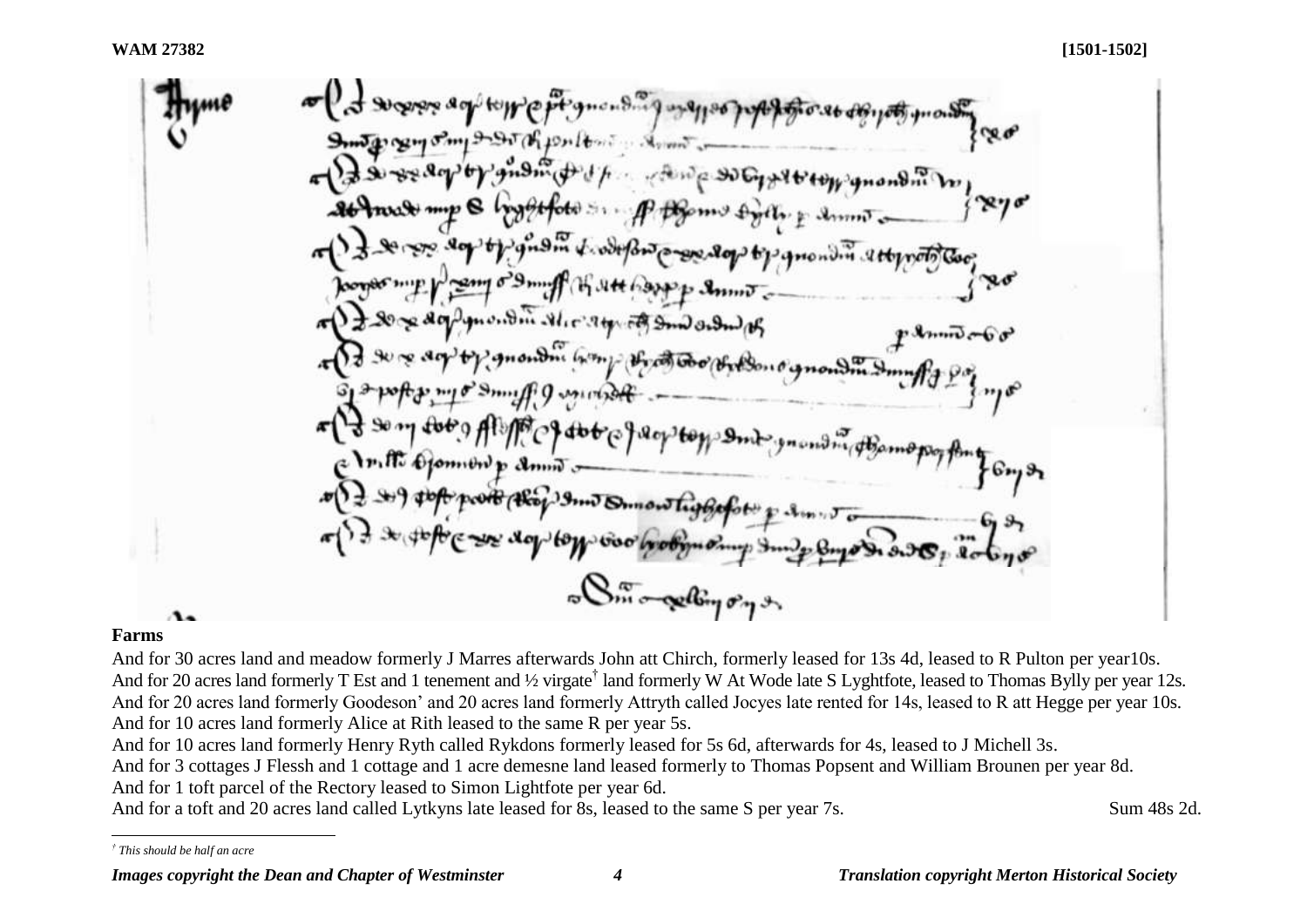

#### **Rent in kind**

And for the value of 4 cocks and 6 hens of rent sold, price per head 2d, 20d. And for the value of  $4\frac{1}{2}$  hurdles for the fold of rent sold, price of each 2d, 9d. Sum 2s 5d.



### **Farm of the demesne**

And for farm of the demesne of the manor with corn and livestock as overleaf leased to John Attewell this year £4 13s 4d. Sum £4 13s 4d.

## **Profits of court**

And for 1 general Court held at the same place Tuesday  $5<sup>th</sup>$  October. 4s 10d. And for View with Court held at the same place the Tuesday next before St George's day 14s 8d. Sum 19s 6d.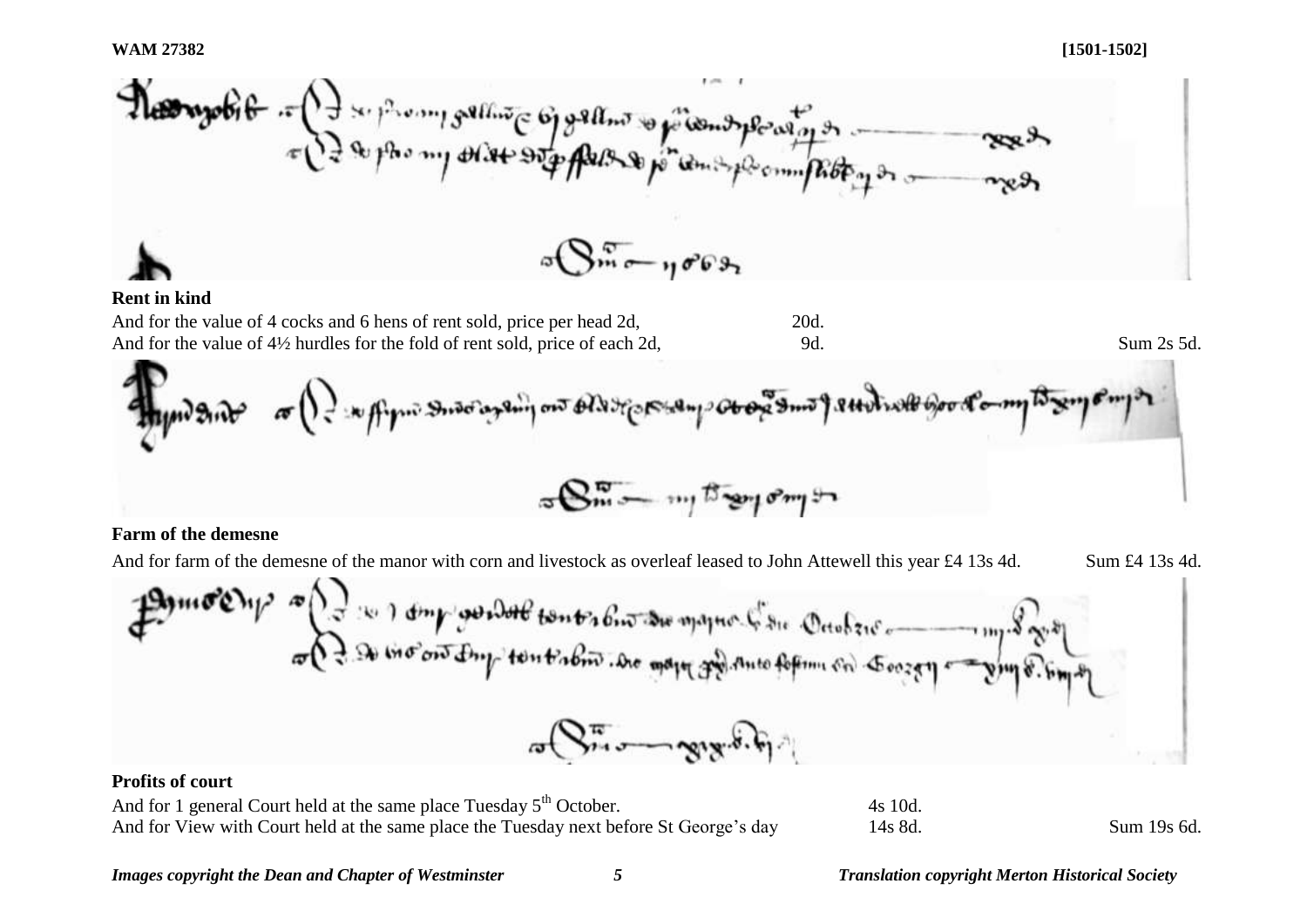

**Sum total of receipts with arrears £106 6s 4<sup>5</sup>/<sub>8</sub>d. <b>Of which: Of which: Of which: Of which: Of which: Of which: Of which: Of which: Of which: Of which: Of which: Of which: Of which: Of which:** 



## **Rent resolute and defaults**

The same accounts in rent resolute of heirs of Kynwaldeshay for the year, nothing because not paid. And in rent allowance to the beadle because of his office for ½ virgate land 2s. And for tallage at Michaelmas 2¼d. And for medesilver at the feast of St John Baptist 2d. And in default of rent for 30 acres land formerly J Marreys afterwards William at Chirch because in the lord's hands and at farm above for the year 3s. And at Michaelmas for tallage 6<sup>3</sup>/<sub>8</sub>d. And for medesylver at the nativity of St John Baptist 2d. And in rent default for 20 acres land formerly S Este, 20 acres land formerly J Huberd, 20 acres formerly J Goodesonde, 20 acres land formerly J at Chirch called Jocyes, 20 acres land called Lukkyns for

#### *Images copyright the Dean and Chapter of Westminster 6 Translation copyright Merton Historical Society*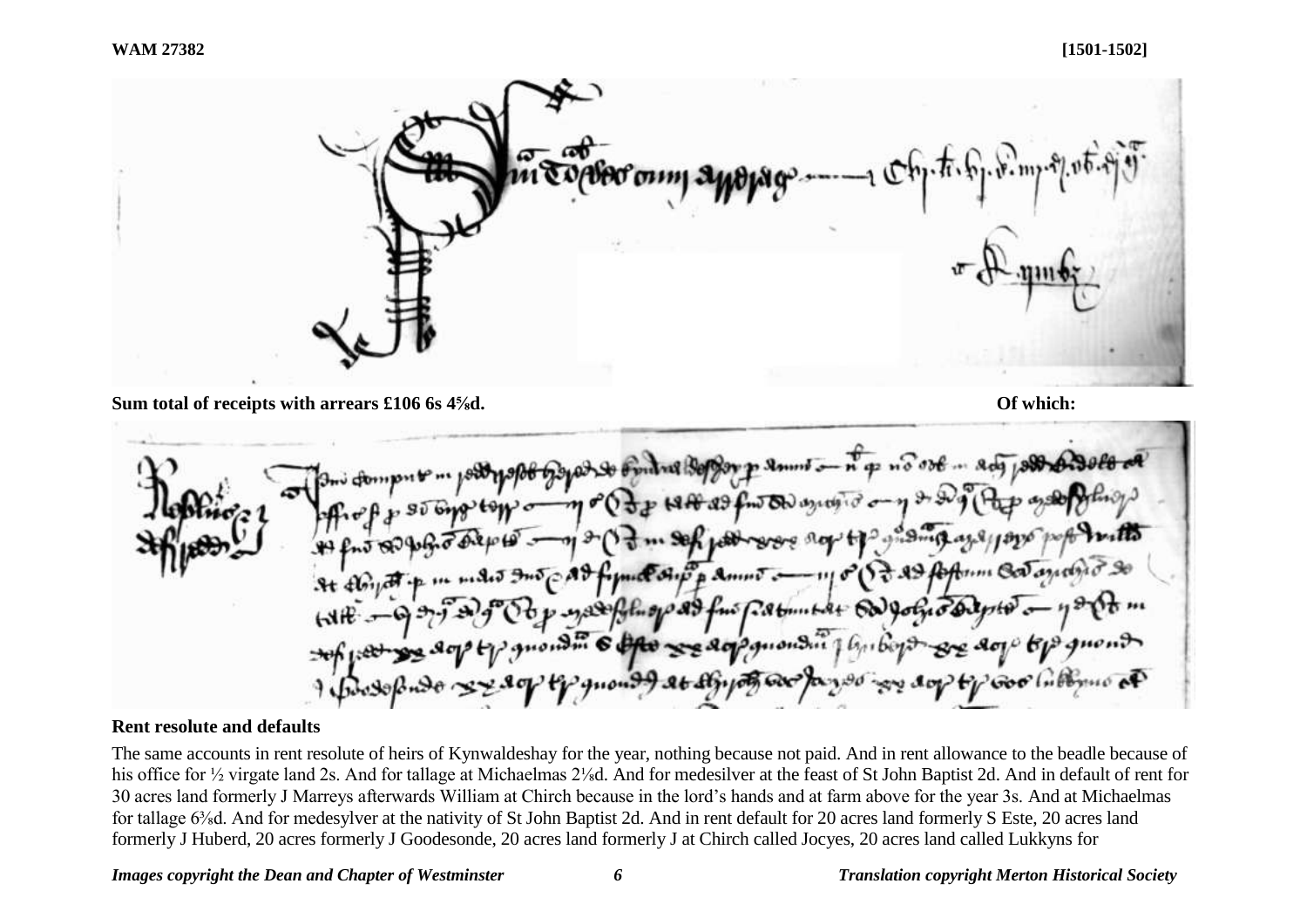J Go anano  $H<sub>1</sub> \approx 1.313$  fm f*iskunt* Sh  $... 4.8 + 66.$  $-96.483 - 802 + 7$ most another - ay so Cap martholine  $\theta$ str $\theta'$ o  $-69$  s  $\sqrt{2}$  in section of the subsequent of the point tom parply sub guida to ret was a plane Poor my Hotte of Book  $\sqrt{S_{\rm max}}$   $\sim$   $\gamma$   $\gamma$   $\sim$   $\gamma$ 

the aforesaid reason, as for each tenement  $2s - 10s$ . And for tallage at Michaelmas, as for each tenement  $4\frac{1}{4}d - 21\frac{1}{4}d$ . And for medesilver at the nativity of St John Baptist as for each tenement 2d – 10d. And in rent default for 10 acres land formerly J at Chirch, 10 acres land formerly Alice at Ryth, 10 acres land formerly H att Ryth for the aforesaid reason, as for each tenement 12d – 3s. And for tallage for the said tenements at Michaelmas 7¼d.<sup>‡</sup> And for medesilver for the same tenements at Nativity of St John Baptist 6d. And in rent default for 1 cottage formerly Flessh for the aforesaid reason, for the year – 2½d. And in rent default for a tenement and 1 acre demesne land formerly W at Wood as aforesaid – 1½d. And in rent default for Wyllott' tenement as aforesaid and for 1 parcel thereof leased in new rent above for the year ½d. Sum 23s 1<sup>3</sup>/<sub>8</sub>d

l *‡ This is normally shown as 7⅛d. The total assumes that figure.*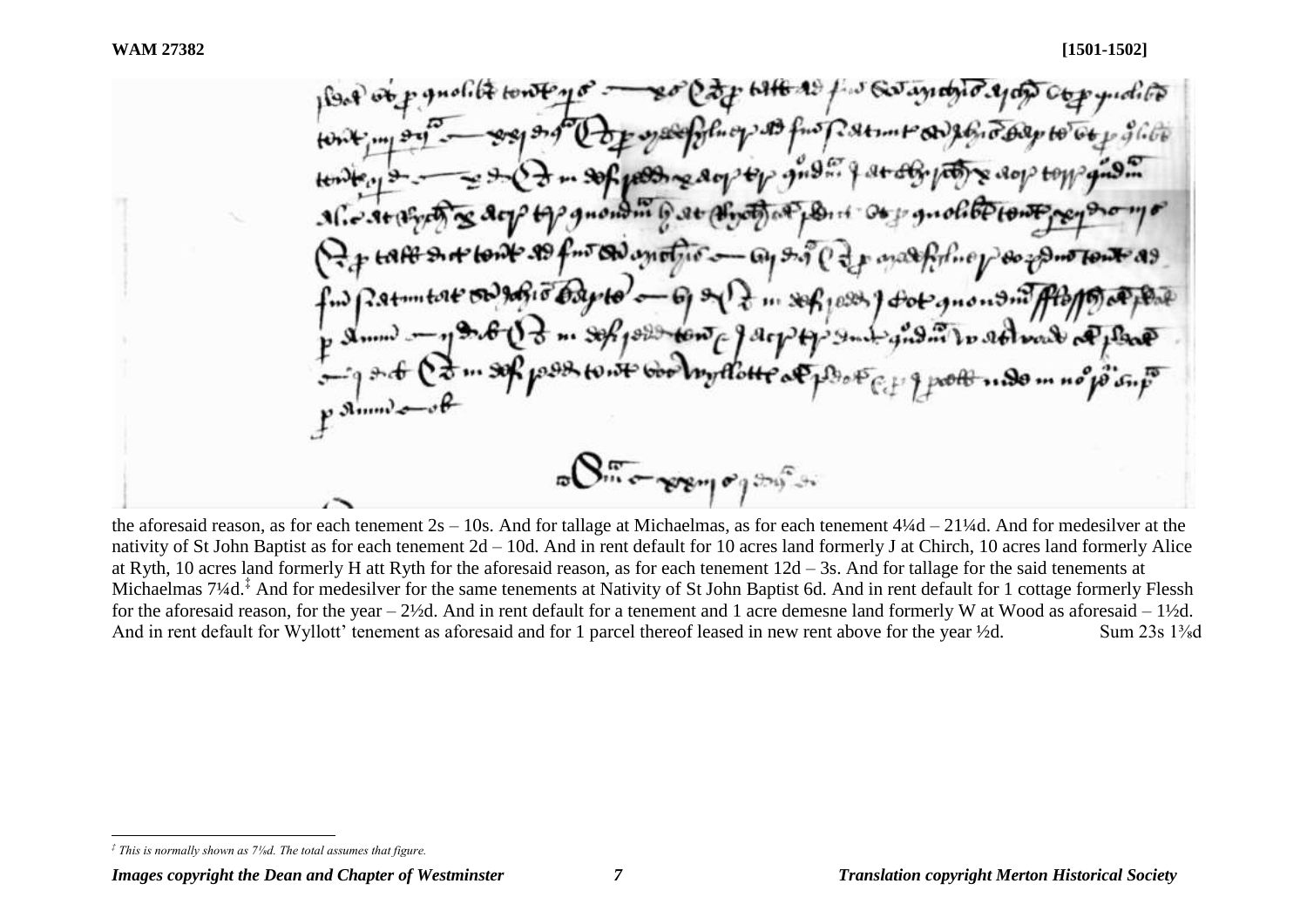Stypent point domp nt of office of amin' agent allow the food of or Group a me por fino ano naft, tropono y exporat p 618 oro cont p jeat - 11/0 11/8 col d'un express et la processité d'empot ond premi empt p endus a flux est of the me stop to the Anno prototy Someo spain to pat if the port of or pop of  $\mathbb{R}^{n}$  por police with  $\mathbb{R}^{n}$ .

# **Petty expenses with building costs**

And in stipend of the aforesaid accountant because of his office per year and just as allowed in the preceding account 6s 8d. And in expenses of the treasurer of Westminster monastery for his expenses by schedule just as is contained by 1 tally 3s 4d. And in expenses of the clerk making the account with parchment bought for the same 12d. And in repairs this year made upon manor buildings as appears by schedule &c 5s 8¼d. Sum 16s 8¼d.

by liter a (2) about of the result of the subject of the company to the town and y of pact by to get it and  $3m - 6m$  to go of

# **Cash deliveries**

l

And delivered to brother William Burghe<sup>§</sup> treasurer of Westminster monastery this year by his writing £8 15s 10d. Sum £8 15s 10d.

*<sup>§</sup> In the next account roll he is called William Borowe.*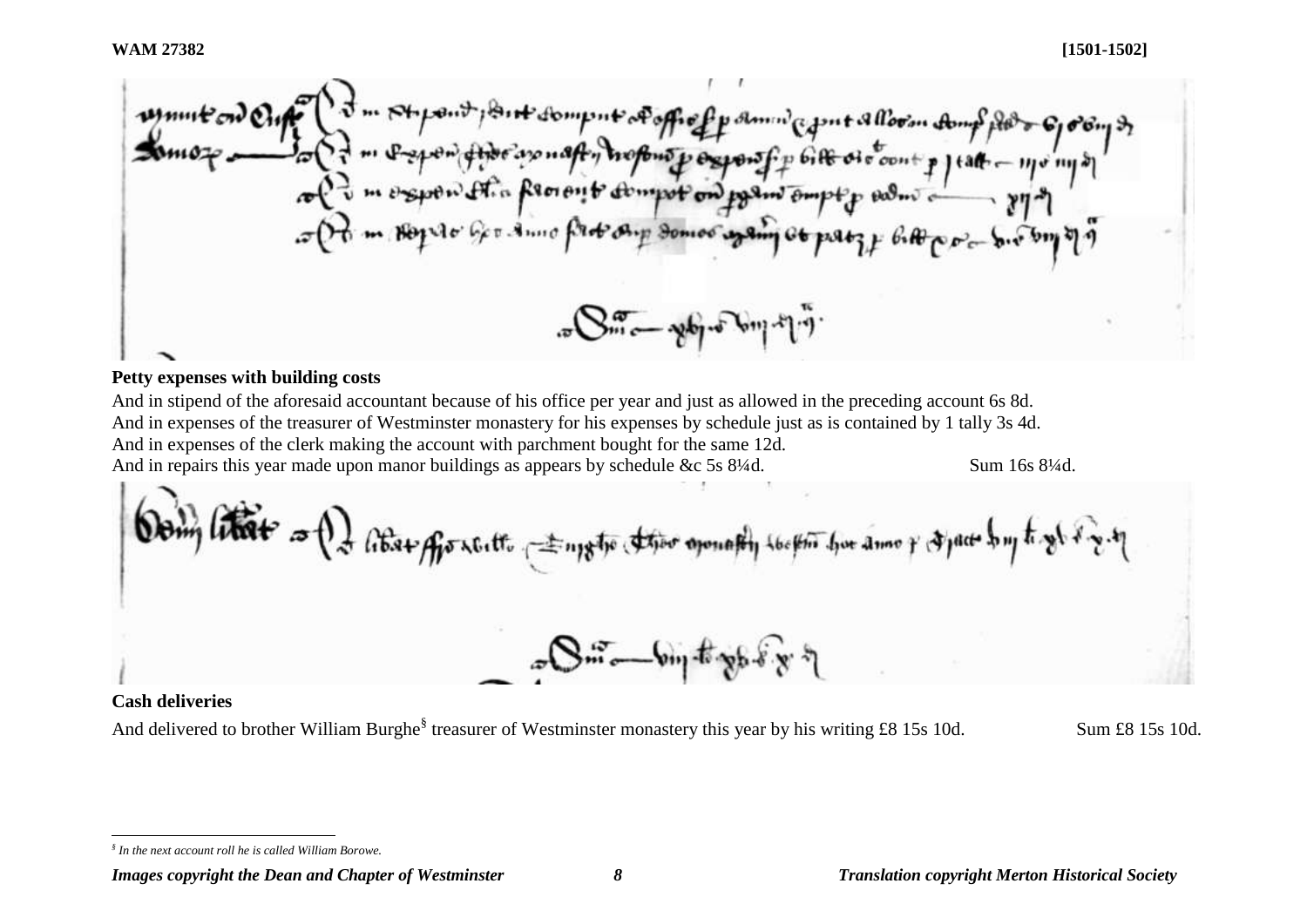$-8.60.06.$ wanne comp Talum Su Pip & dinerent bin mon  $a$ lus am lon  $x$  toff Fonthe City Sing Vergon abin in done you pick would polliminggt a. Crotter. So go jour m. man Sm forage potoff . Goe Anno ce & orom \_\_ high shing of me for Anno my Jobien oganindroem mde fran Gor Anne ure numme (Pugs)  $\cdot$  111/ 2011 - 27

**Sum of all allowances and deliveries £10 15s 7⅝d.** And he owes £95 10s 9d.

Of which allowed to the aforesaid rent collector now accounting 14s 1⅞d for rent and farm charged above and more than is able to be levied for the year as appears by examination of all new rents above at the audit at the same place examined for the 18 years preceding. And to the same 8d for default of new rent for certain land at the same place called Brownyngges <sup>4d</sup> and Scottes <sup>4d</sup> which remain in the lord's hand and nothing thereof of issue able to be levied this year &c. And to the same 8s 8d for those amercements of which nothing can be levied this year according to an examination of debts made this year. And so he now owes £92 7s 3<sup>1</sup>/<sub>s</sub>d.<sup>\*</sup>



l *\*\* These allowances total £1 3s 5⅞d which, when deducted from £95 10s 9d, leaves £94 7s 3⅛d, not £92 7s 3⅛d as stated. The respites also total £94 7s 3⅛d, not £92 7s 3⅛d as stated.*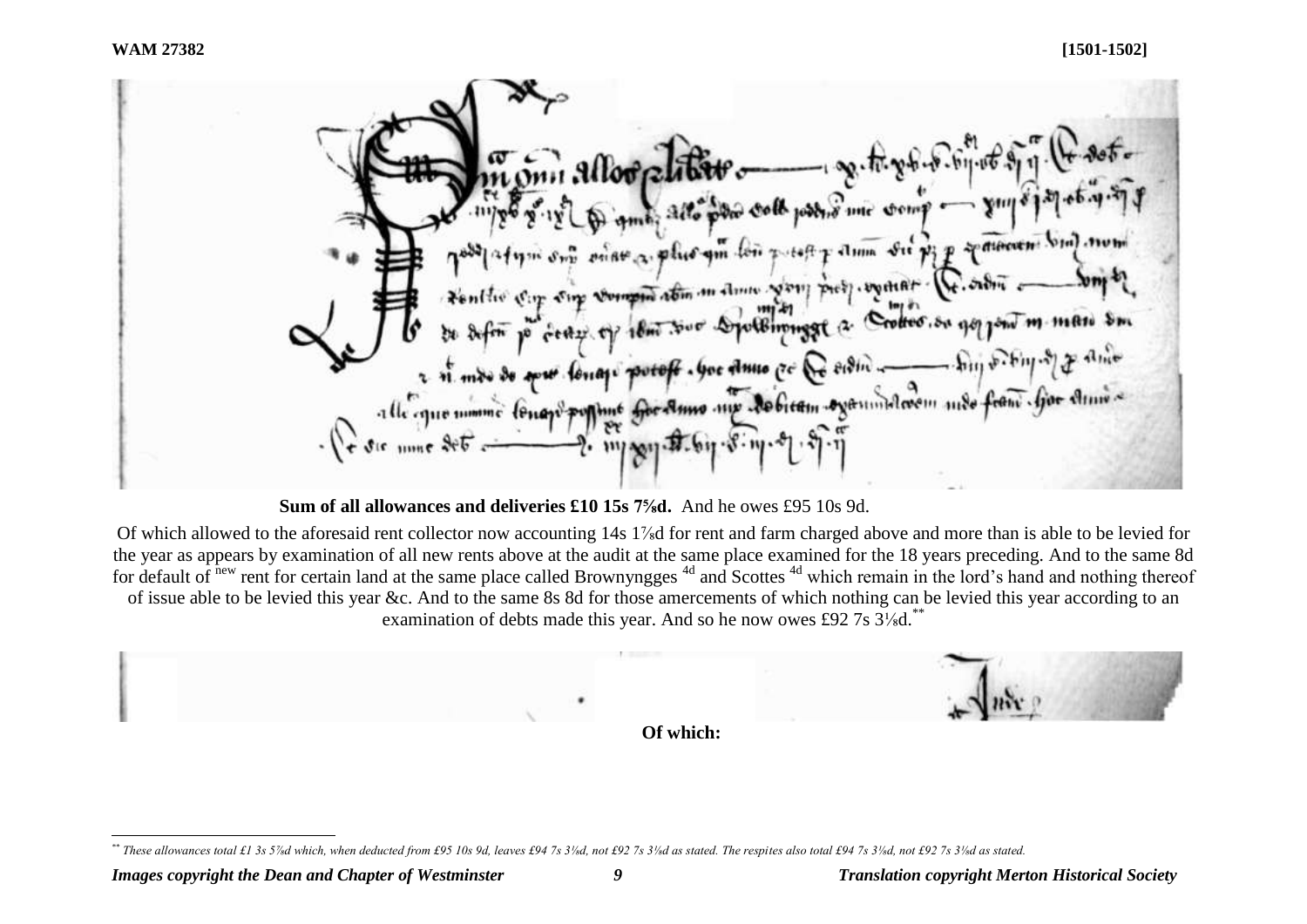## **Respited**

The same now accounts £30 19s 1¼d for rent issuing from land and tenement formerly Laurence Conyngeston in Ewell late in the tenure of T Conyngston goldsmith, both for this year and for 53 years preceding, as per year 11s 6½d, because not able to levy and not fully agreed when he ought to distrain. And to the same £55 7s 3**⅜**d for rent of various lands and tenements in Ewell aforesaid both for this year and for 51 years preceding as per year 21s 5½d for the aforesaid reason *&c*. And to the same 13s 4d imposed 21 years preceding against the Prior of Merton, 10s Richard Salyng<sup>[20d]</sup> and John Salyng<sup>20d</sup> because they remain outside the lordship and they have nothing within &c. And to the same 3s 8d for amercements of tenants in Ewell for suit of court 20 years preceding because not able to levy &c. And to the same 10s for rent of Walter at Heth for 20 years preceding because he fled with his goods and chattels &c. And to the same 6s 8d for rent of land of J Bestwell because the same land lay fallow and uncultivated for 16 years preceding. And to the same £6 7s 2½d for a common fine of tenants at the same place for 25 years preceding with this year nothing which they withdrew themselves less than justly. Therefore etc. Sum of said respites £92 7s 3**⅛**d. And so the said John Atwell the present farmer and rent collector at the same place accounts over and above the said respites, departed **Quit**.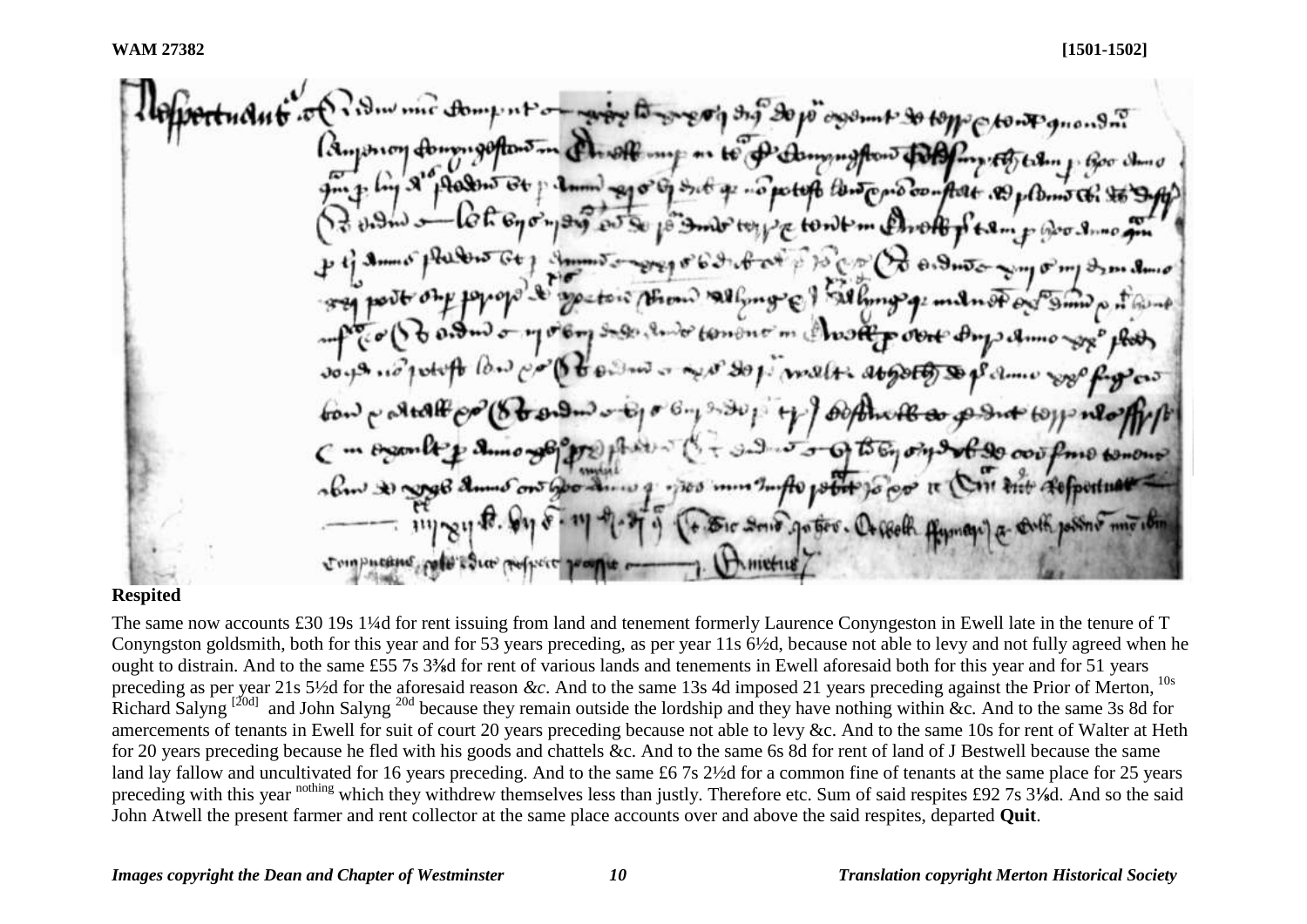

- **Wheat** Of the remaining at the same place, 2 quarters 4 bushels. And there remain 2 quarters 4 bushels wheat by struck measure in the hands of the farmer of the demesne at the same place.
- **Peas** Of the remaining at the same place, 8 quarters 2 bushels. And there remain 8 quarters 2 bushels peas by struck measure in the hands of the aforesaid farmer.
- **Barley** Of the remaining at the same place, 14 quarters  $3\frac{1}{2}$  bushels. And there remain 14 quarters  $3\frac{1}{2}$  bushels barley by the aforesaid measure in the hands of the aforesaid farmer.
- **Oats** Of the remaining at the same place, 27 quarters 4½ bushels. And there remain 27 quarters 4½ bushels by the aforesaid measure in the hands of the aforesaid farmer.